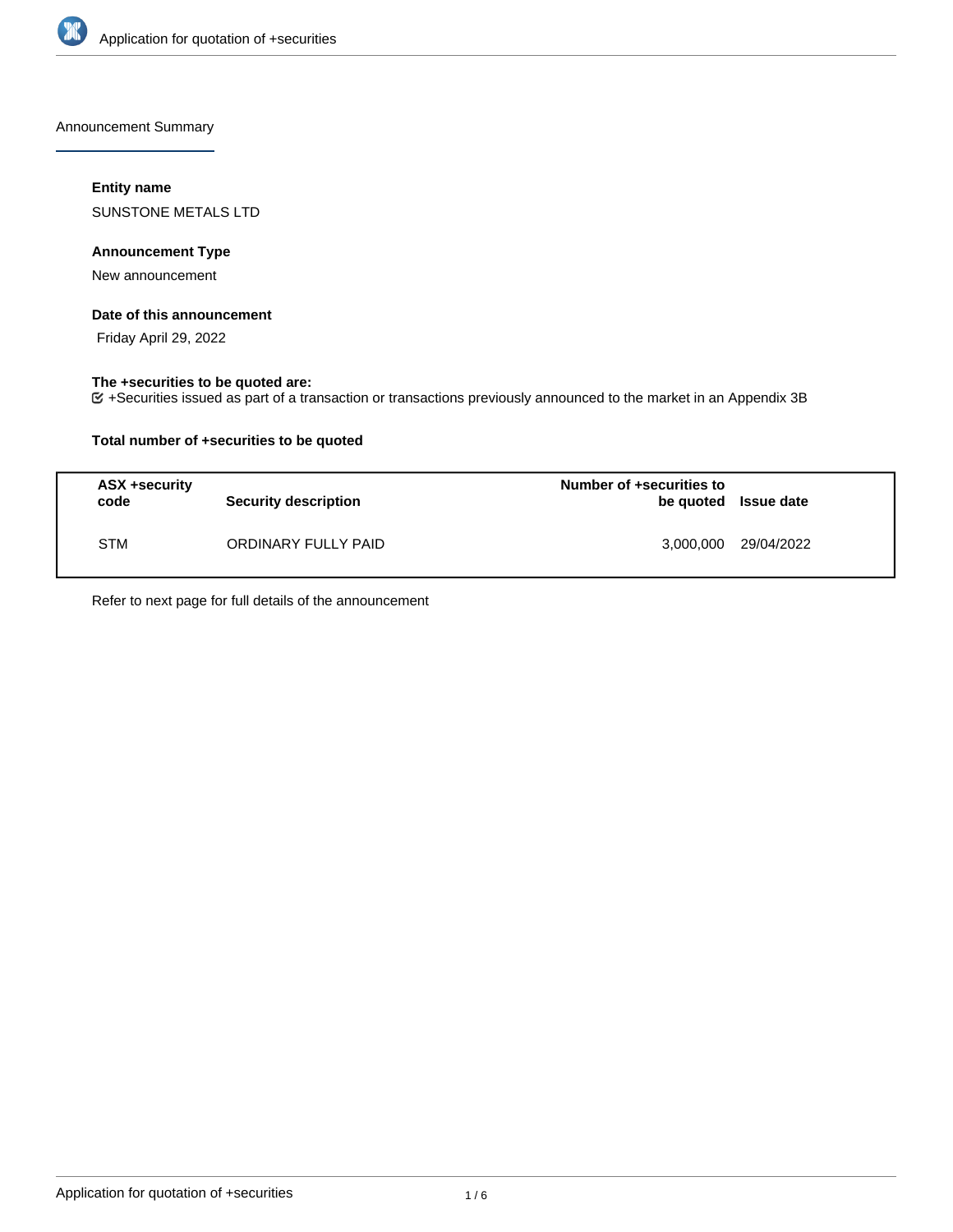

Part 1 - Entity and announcement details

## **1.1 Name of entity**

SUNSTONE METALS LTD

We (the entity named above) apply for +quotation of the following +securities and agree to the matters set out in Appendix 2A of the ASX Listing Rules.

**1.2 Registered number type** ABN

**Registration number** 68123184412

**1.3 ASX issuer code** STM

**1.4 The announcement is**

New announcement

### **1.5 Date of this announcement**

29/4/2022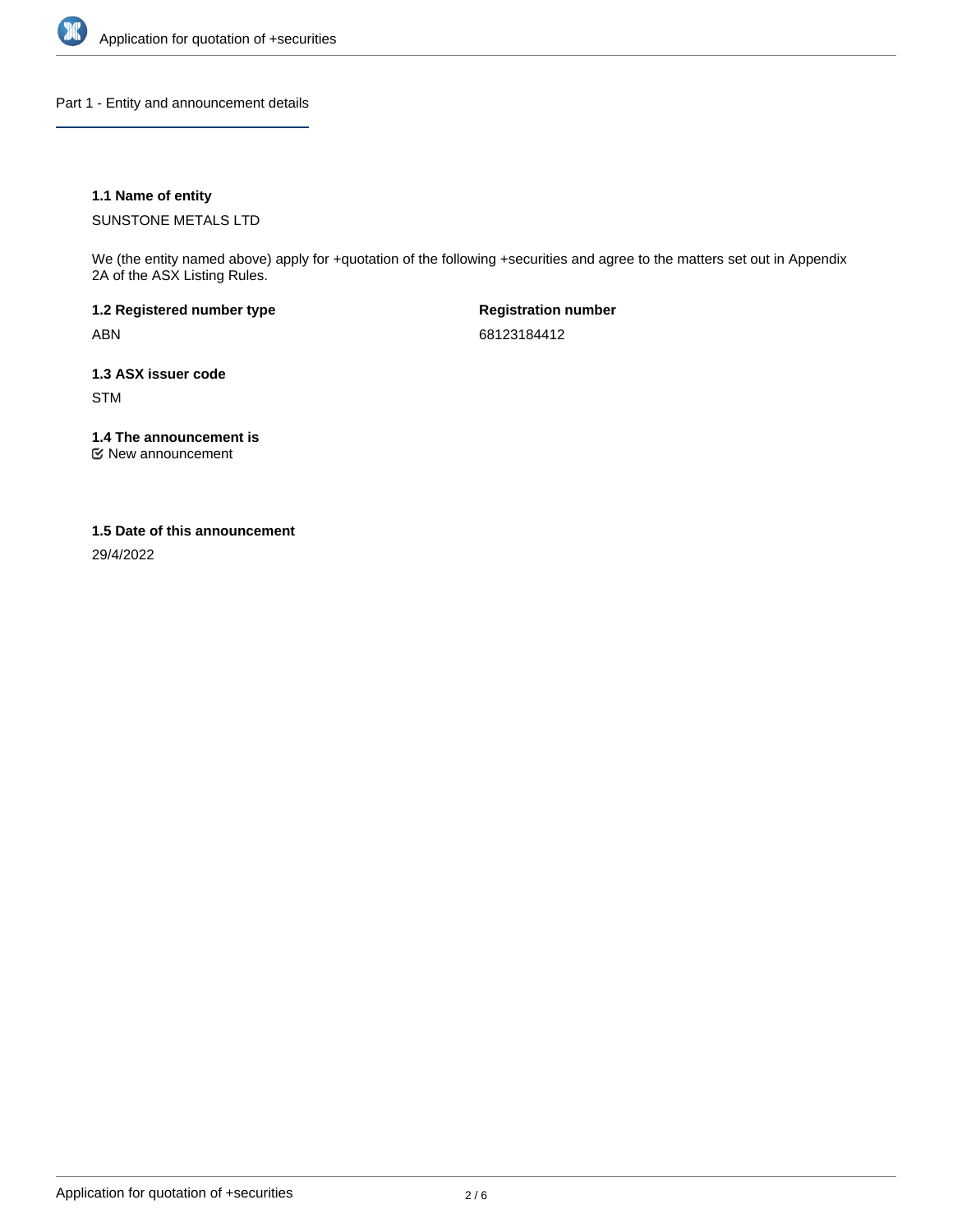

# Part 2 - Type of Issue

## **2.1 The +securities to be quoted are:**

+Securities issued as part of a transaction or transactions previously announced to the market in an Appendix 3B

#### **Previous Appendix 3B details:**

| <b>Announcement Date and</b><br>Time | <b>Announcement Title</b>                   | Selected Appendix 3B to submit quotation<br>reguest |  |
|--------------------------------------|---------------------------------------------|-----------------------------------------------------|--|
| 13-Apr-2022 09:42                    | New - Proposed issue of securities -<br>STM | A placement or other type of issue                  |  |

**2.3a.2 Are there any further issues of +securities yet to take place to complete the transaction(s) referred to in the Appendix 3B?** No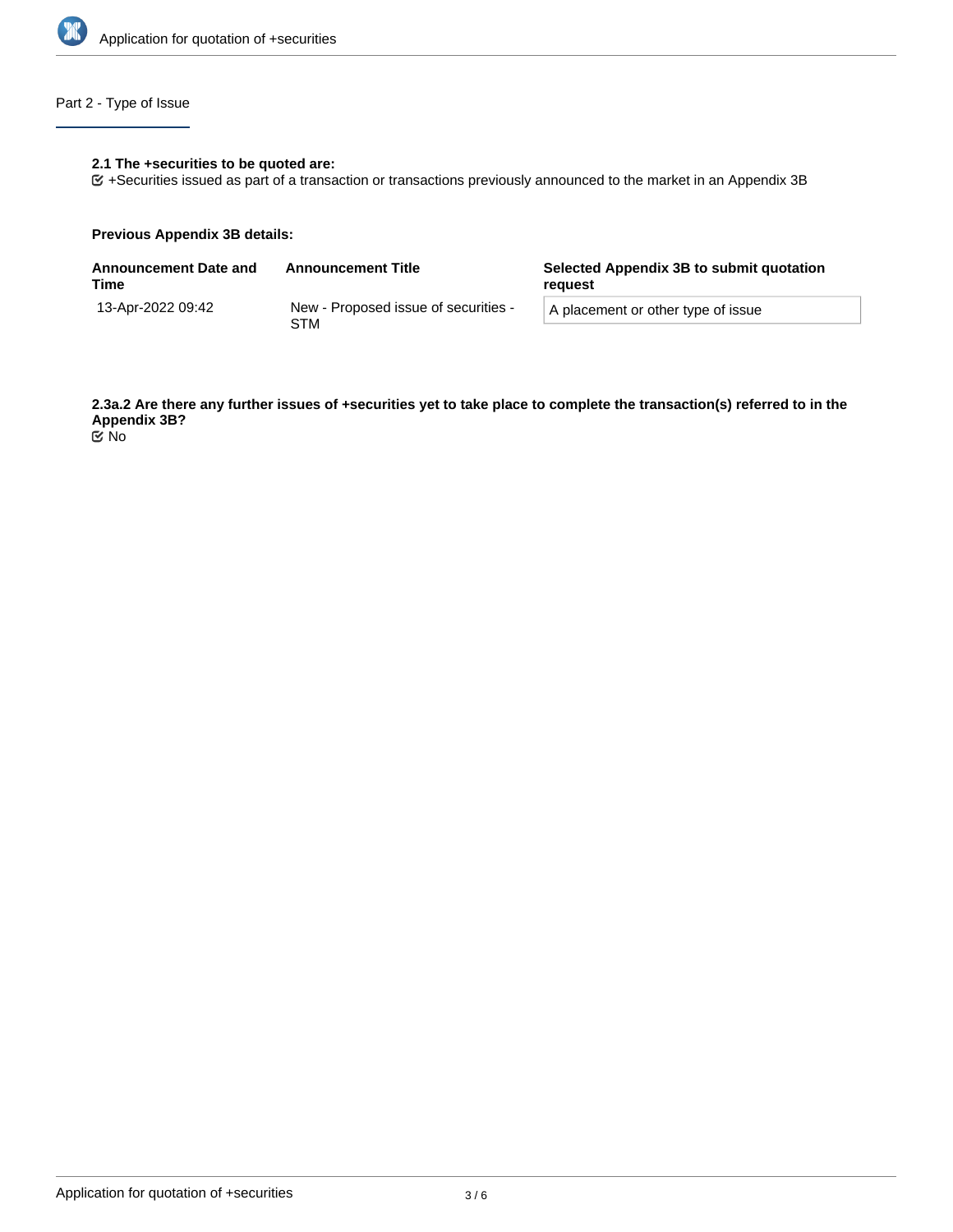

Part 3A - number and type of +securities to be quoted where issue has previously been notified to ASX in an Appendix 3B

### Placement Details

**ASX +security code and description**

STM : ORDINARY FULLY PAID

**Issue date** 29/4/2022

Distribution Schedule

**Provide a distribution schedule for the new +securities according to the categories set out in the left hand column including the number of recipients and the total percentage of the new +securities held by the recipients in each category.**

| Number of +securities held | <b>Number of holders</b> | Total percentage of +securities held<br>For example, to enter a value of 50%<br>please input as 50.00 |
|----------------------------|--------------------------|-------------------------------------------------------------------------------------------------------|
| $1 - 1,000$                |                          | %                                                                                                     |
| $1,001 - 5,000$            |                          | $\%$                                                                                                  |
| $5,001 - 10,000$           |                          | %                                                                                                     |
| 10,001 - 100,000           |                          | $\%$                                                                                                  |
| 100,001 and over           |                          | $\%$                                                                                                  |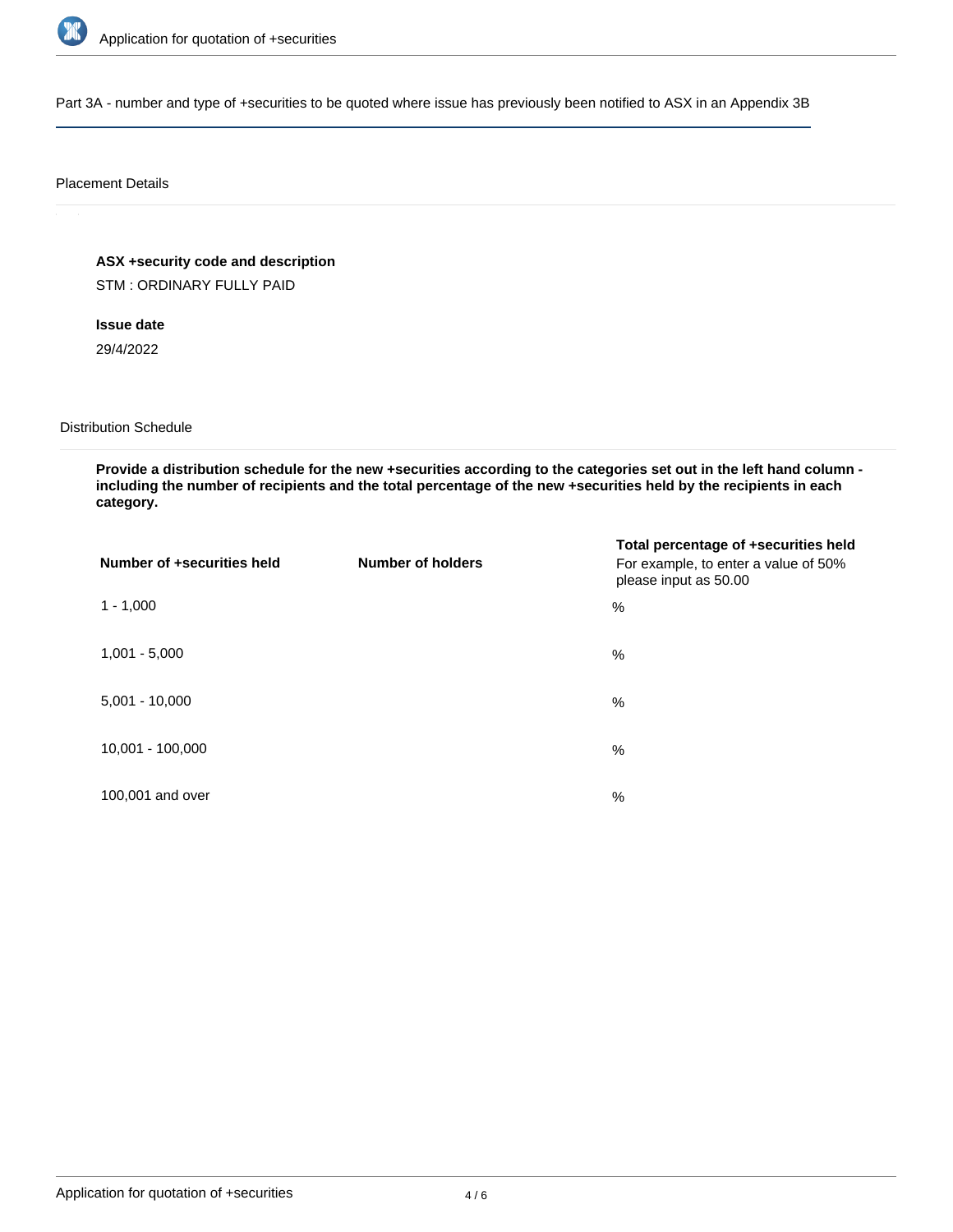

Issue details

| Number of +securities to be quoted<br>3,000,000                                       |                                        |  |  |
|---------------------------------------------------------------------------------------|----------------------------------------|--|--|
| Are the +securities being issued for a cash consideration?<br>$\mathfrak C$ Yes       |                                        |  |  |
| In what currency is the cash consideration being paid?                                | What is the issue price per +security? |  |  |
| AUD - Australian Dollar                                                               | AUD 0.06700000                         |  |  |
| Any other information the entity wishes to provide about the +securities to be quoted |                                        |  |  |
| Final 3,000,000 shares to be issued under the placement                               |                                        |  |  |